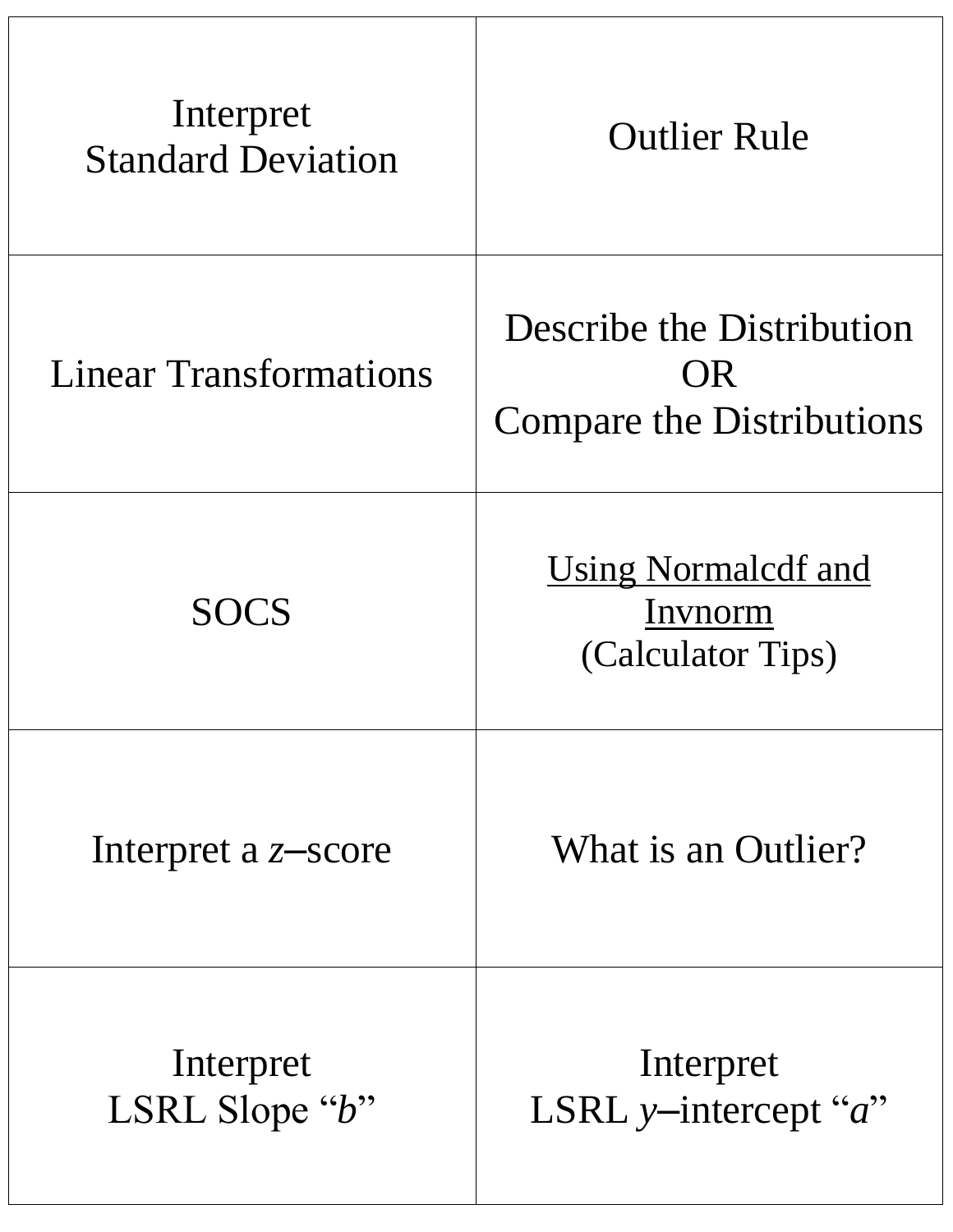| Upper Bound = $Q_3$ + 1.5( <i>IQR</i> )<br>Lower Bound = $Q_1$ – 1.5( <i>IQR</i> )<br>$IQR = Q_3 - Q_1$                                                                                                                                                                     | Standard Deviation measures spread by<br>giving the "typical" or "average" distance<br>that the observations (context) are away<br>from their (context) mean                                                                                                                                                                                                                  |
|-----------------------------------------------------------------------------------------------------------------------------------------------------------------------------------------------------------------------------------------------------------------------------|-------------------------------------------------------------------------------------------------------------------------------------------------------------------------------------------------------------------------------------------------------------------------------------------------------------------------------------------------------------------------------|
| SOCS!<br>Shape, Outliers, Center, Spread<br>Only discuss outliers if there are obviously outliers<br>present. Be sure to address SCS in context!<br>If it says "Compare"<br>YOU MUST USE comparison phrases like "is<br>greater than" or "is less than" for Center & Spread | Adding "a" to every member of a data set adds "a"<br>to the measures of position, but does not change<br>the measures of spread or the shape.<br>Multiplying every member of a data set by "b"<br>multiplies the measures of position by "b" and<br>multiplies most measures of spread by  b , but does<br>not change the shape.                                              |
| Normalcdf (min, max, mean, standard<br>deviation)<br>Invnorm (area to the left as a decimal, mean,<br>standard deviation)                                                                                                                                                   | $Shape - Skewed Left (Mean < Median)$<br>Skewed Right (Mean > Median)<br>Fairly Symmetric (Mean $\approx$ Median)<br><b>Outliers</b> – Discuss them if there are obvious ones<br>Center – Mean or Median<br>Spread – Range, $IQR$ , or Standard Deviation<br>Note: Also be on the lookout for gaps, clusters or other<br>unusual features of the data set. Make Observations! |
| When given 1 variable data:<br>An outlier is any value that falls more than<br>1.5( <i>IQR</i> ) above $Q_3$ or below $Q_1$<br><b>Regression Outlier:</b><br>Any value that falls outside the pattern of<br>the rest of the data.                                           | value - mean<br>$z =$<br>standard deviation<br>A z-score describes how many standard deviations<br>a value or statistic $(x, \bar{x}, \hat{p}, \text{etc.})$ falls away from<br>the mean of the distribution and in what direction.<br>The further the $z$ -score is away from zero the more<br>"surprising" the value of the statistic is.                                   |
| When the x variable (context) is zero,<br>the y variable ( <b>context</b> ) is estimated to<br>be put value here.                                                                                                                                                           | For every one unit change in the<br>x variable (context)<br>the y variable ( <b>context</b> )<br>is predicted to increase/decrease by<br>units (context).                                                                                                                                                                                                                     |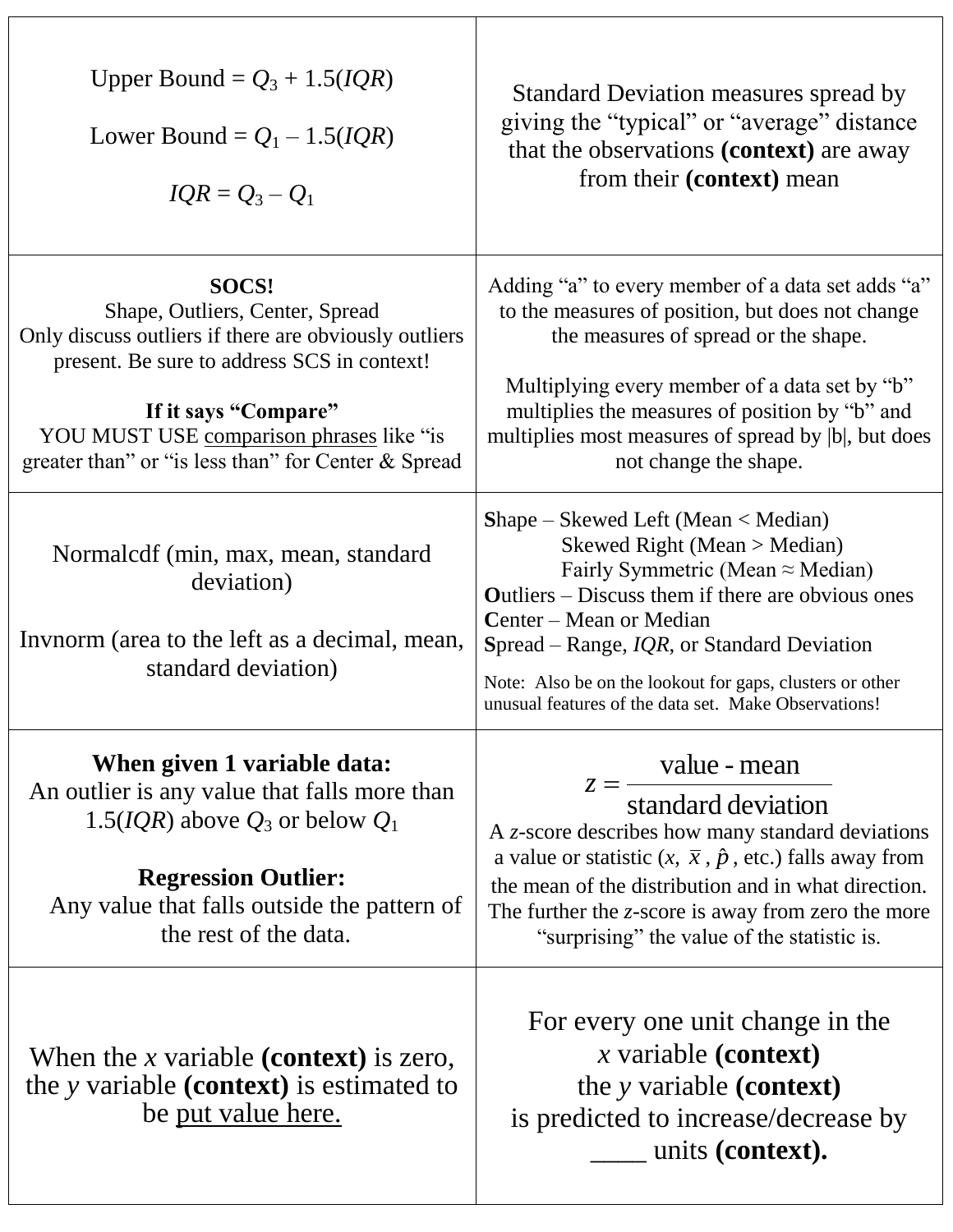| Interpret $r^2$                 | Interpret $r$               |
|---------------------------------|-----------------------------|
| Interpret<br>LSRL " $SE_b$ "    | Interpret<br>LSRL "s"       |
| Interpret<br>LSRL "y"           | Extrapolation               |
| Interpreting<br>a Residual Plot | What is a Residual?         |
| <b>Sampling Techniques</b>      | <b>Experimental Designs</b> |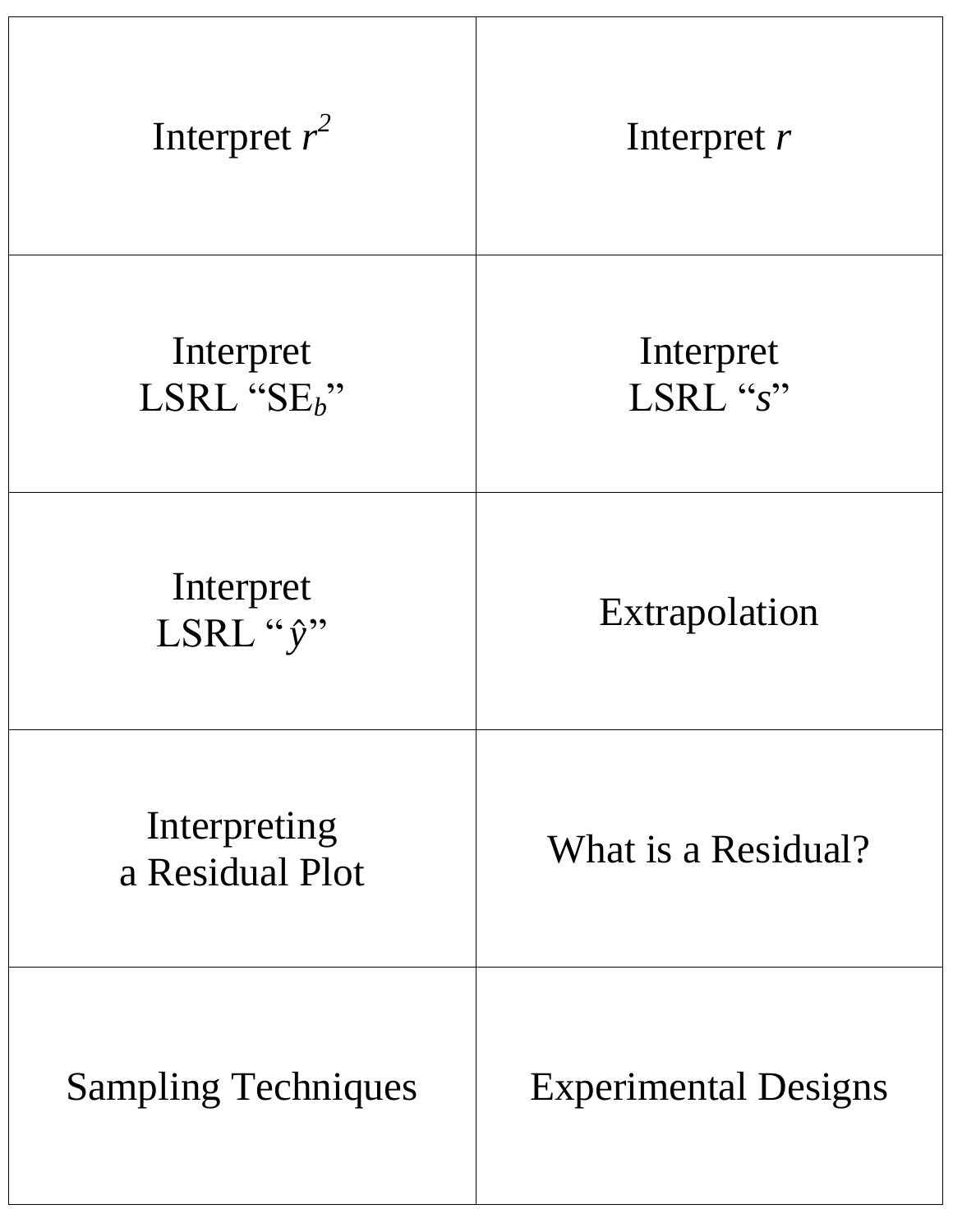| Correlation measures the <b>strength</b> and <b>direction</b> of<br>the <b>linear relationship</b> between x and y.<br>r is always between $-1$ and 1.<br>Close to zero $=$ very weak,<br>Close to 1 or $-1$ = stronger<br>Exactly 1 or $-1$ = perfectly straight line<br>Positive $r =$ positive correlation<br>Negative $r$ = negative correlation                                                                                                                                                                                                                              | $%$ of the variation in y (context) is accounted<br>for by the LSRL of $y$ (context) on $x$ (context).<br>( )r<br>$\frac{1}{2}$ of the variation in y (context) is accounted<br>for by using the linear regression model with $x$<br>(context) as the explanatory variable.                                                                                                                                                                                                                                                                                                                                                                                                         |
|-----------------------------------------------------------------------------------------------------------------------------------------------------------------------------------------------------------------------------------------------------------------------------------------------------------------------------------------------------------------------------------------------------------------------------------------------------------------------------------------------------------------------------------------------------------------------------------|-------------------------------------------------------------------------------------------------------------------------------------------------------------------------------------------------------------------------------------------------------------------------------------------------------------------------------------------------------------------------------------------------------------------------------------------------------------------------------------------------------------------------------------------------------------------------------------------------------------------------------------------------------------------------------------|
| $s =$ is the standard deviation of the<br>residuals.<br>It measures the typical distance between the<br>actual y-values (context)<br>and their predicted y-values (context)                                                                                                                                                                                                                                                                                                                                                                                                       | $SE_b$ measures the standard deviation of the<br>estimated slope for predicting the y variable<br>(context) from the $x$ variable (context).<br>$SE_b$ measures how far the estimated slope<br>will be from the true slope, on average.                                                                                                                                                                                                                                                                                                                                                                                                                                             |
| Using a LSRL to predict outside the domain<br>of the explanatory variable.<br>(Can lead to ridiculous conclusions if the<br>current linear trend does not continue)                                                                                                                                                                                                                                                                                                                                                                                                               | $\hat{y}$ is the "estimated" or "predicted"<br><i>y</i> -value (context)<br>for a given $x$ -value (context)                                                                                                                                                                                                                                                                                                                                                                                                                                                                                                                                                                        |
| Residual = $y - \hat{y}$<br>A residual measures the difference between<br>the actual (observed) y-value in a scatterplot<br>and the y-value that is predicted by the<br>LSRL using its corresponding $x$ value.<br>In the calculator: $L_3 = L_2 - Y_1(L_1)$                                                                                                                                                                                                                                                                                                                      | 1. Is there a curved pattern? If so, a linear<br>model may not be appropriate.<br>2. Are the residuals small in size? If so,<br>predictions using the linear model will be fairly<br>precise.<br>3. Is there increasing (or decreasing) spread? If<br>so, predictions for larger (smaller) values of $x$<br>will be more variable.                                                                                                                                                                                                                                                                                                                                                  |
| 1. CRD (Completely Randomized Design) – All<br>experimental units are allocated at random among all<br>treatments<br>2. RBD (Randomized Block Design) – Experimental units are<br>put into homogeneous blocks. The random assignment of the<br>units to the treatments is carried out separately within each<br>block.<br>3. Matched Pairs - A form of blocking in which each subject<br>receives both treatments in a random order or the subjects are<br>matched in pairs as closely as possible and one subject in each<br>pair receives each treatment, determined at random. | 1. SRS-Number the entire population, draw numbers from a hat<br>(every $set$ of <i>n</i> individuals has equal chance of selection)<br>2. Stratified – Split the population into homogeneous groups,<br>select an SRS from each group.<br>3. Cluster $-$ Split the population into heterogeneous groups<br>called clusters, and randomly select whole clusters for the<br>sample. Ex. Choosing a carton of eggs actually chooses a<br>cluster (group) of 12 eggs.<br>4. <b>Census</b> – An attempt to reach the entire population<br>5. Convenience– Selects individuals easiest to reach<br>6. Voluntary Response - People choose themselves by<br>responding to a general appeal. |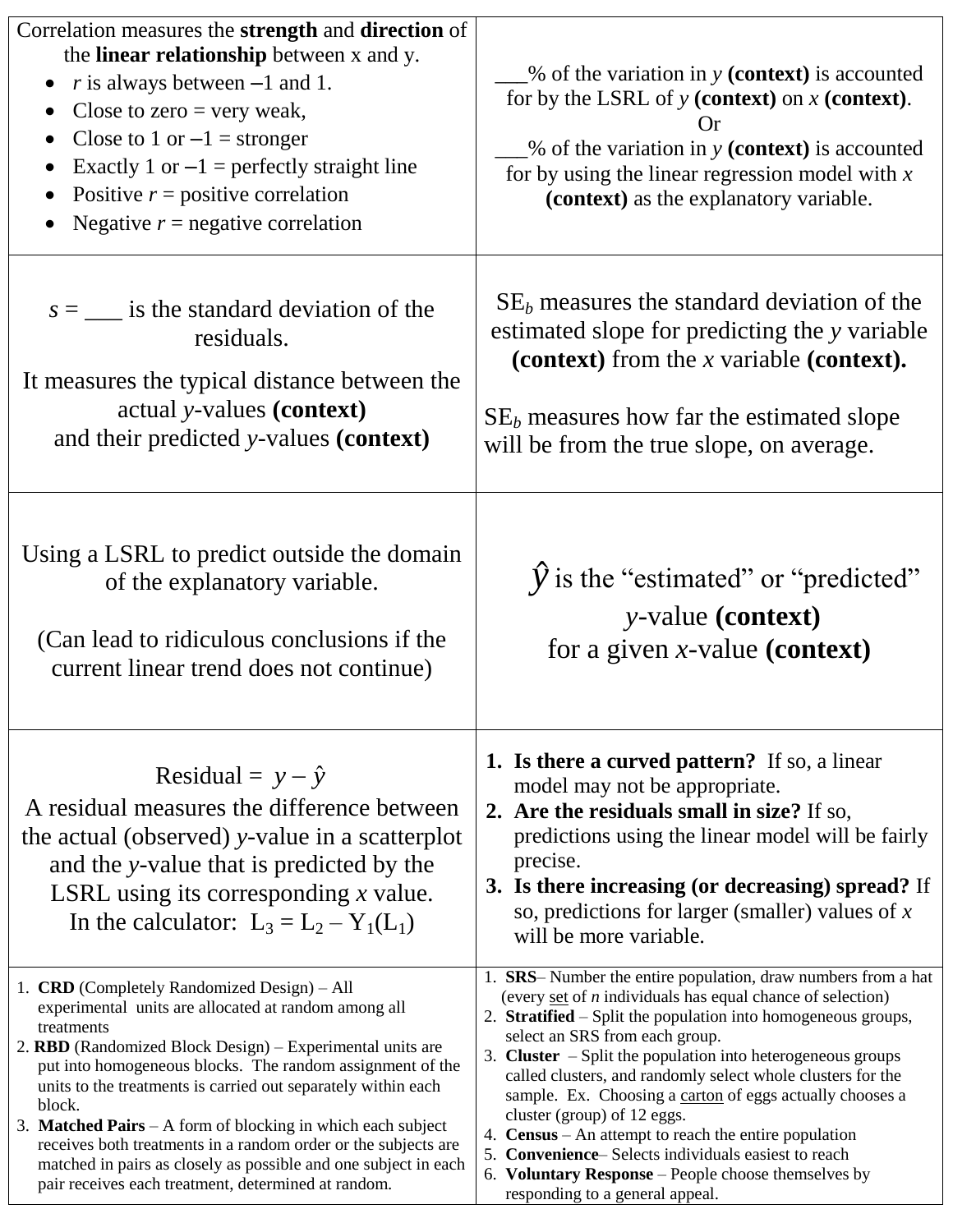| Goal of Blocking<br><b>Benefit of Blocking</b>   | Advantage of using a<br><b>Stratified Random Sample</b><br>Over an SRS |
|--------------------------------------------------|------------------------------------------------------------------------|
| Experiment<br>()r<br><b>Observational Study?</b> | Does CAUSE ?                                                           |
| <b>SRS</b>                                       | Why use a control group?                                               |
| <b>Complementary Events</b>                      | $P(\text{at least one})$                                               |
| Two Events are<br>Independent If                 | Interpreting<br>Probability                                            |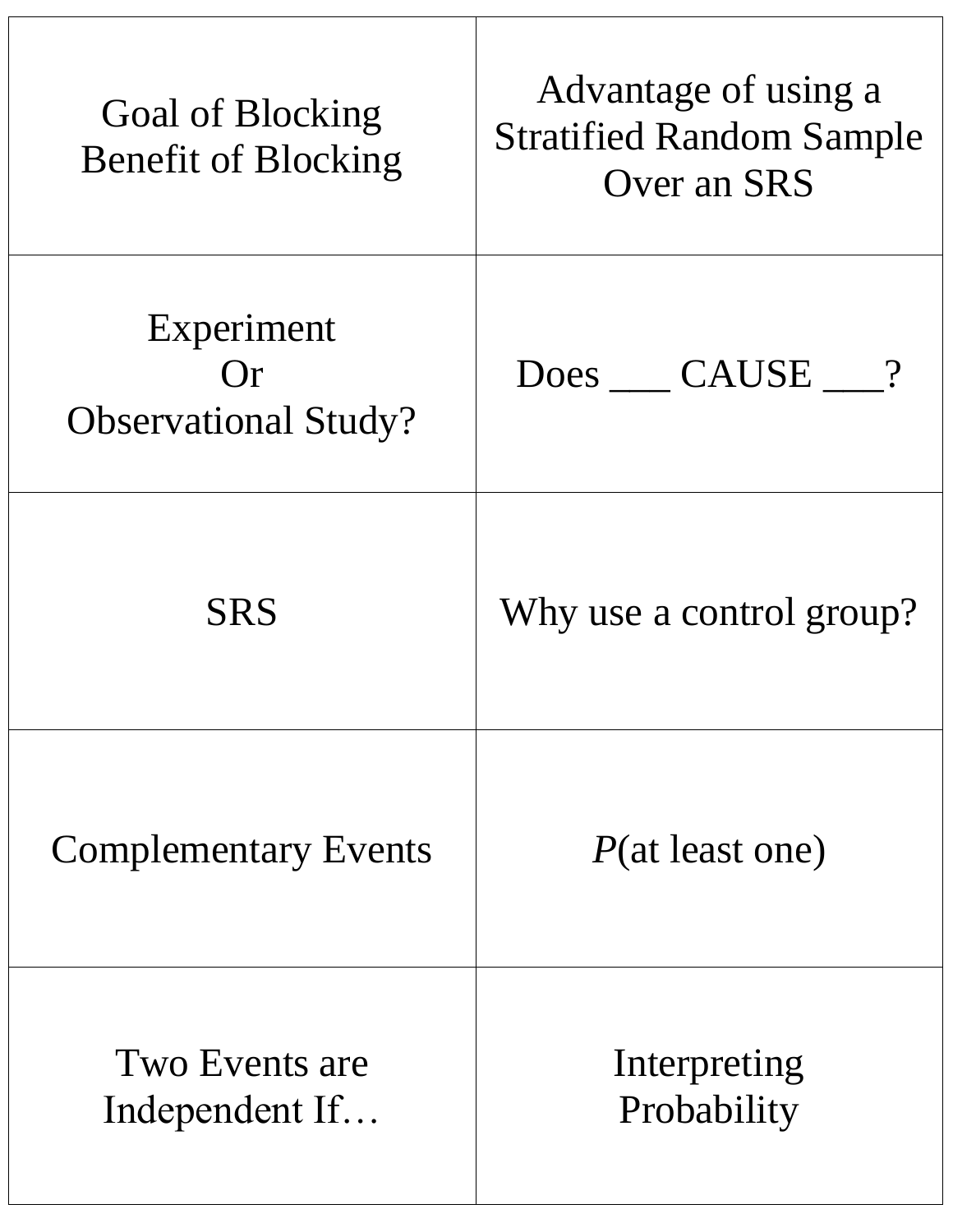| Stratified random sampling guarantees that<br>each of the strata will be represented. When<br>strata are chosen properly, a stratified<br>random sample will produce better (less<br>variable/more precise) information than an<br>SRS of the same size. | The goal of blocking is to create groups of<br>homogeneous experimental units.<br>The benefit of blocking is the reduction of<br>the effect of variation within the<br>experimental units. (context) |
|----------------------------------------------------------------------------------------------------------------------------------------------------------------------------------------------------------------------------------------------------------|------------------------------------------------------------------------------------------------------------------------------------------------------------------------------------------------------|
| <b>Association is NOT Causation!</b><br>An observed association, no matter how<br>strong, is not evidence of causation. Only a<br>well-designed, controlled experiment can<br>lead to conclusions of cause and effect.                                   | A study is an experiment ONLY if<br>researchers <b>IMPOSE</b> a treatment upon the<br>experimental units.<br>In an observational study researchers make<br>no attempt to influence the results.      |
| A control group gives the researchers a<br>comparison group to be used to evaluate the<br>effectiveness of the treatment(s). (context)<br>(gauge the effect of the treatment compared)<br>to no treatment at all)                                        | An SRS (simple random sample) is a sample<br>taken in such a way that every set of $n$<br>individuals has an equal chance to be the<br>sample actually selected.                                     |
| $P(\text{at least one}) = 1 - P(\text{none})$<br>Ex. $P(\text{at least one 6 in three rolls}) = \_$<br>$P$ (Get at least one six) = 1– $P$ (No Sixes)<br>$= 1 - (5/6)^3$<br>$= 0.4213$                                                                   | Two mutually exclusive events whose union<br>is the sample space.<br>Ex: Rain/Not Rain,<br>Draw at least one heart / Draw NO hearts                                                                  |
| The probability of any outcome of a<br>random phenomenon is the proportion of<br>times the outcome would occur in a very<br>long series of repetitions. Probability is a<br>long-term relative frequency.                                                | $P(B) = P(B A)$<br>Or<br>$P(B) = P(B A^c)$<br>Meaning: Knowing that Event A has<br>occurred (or not occurred) doesn't change<br>the probability that event B occurs.                                 |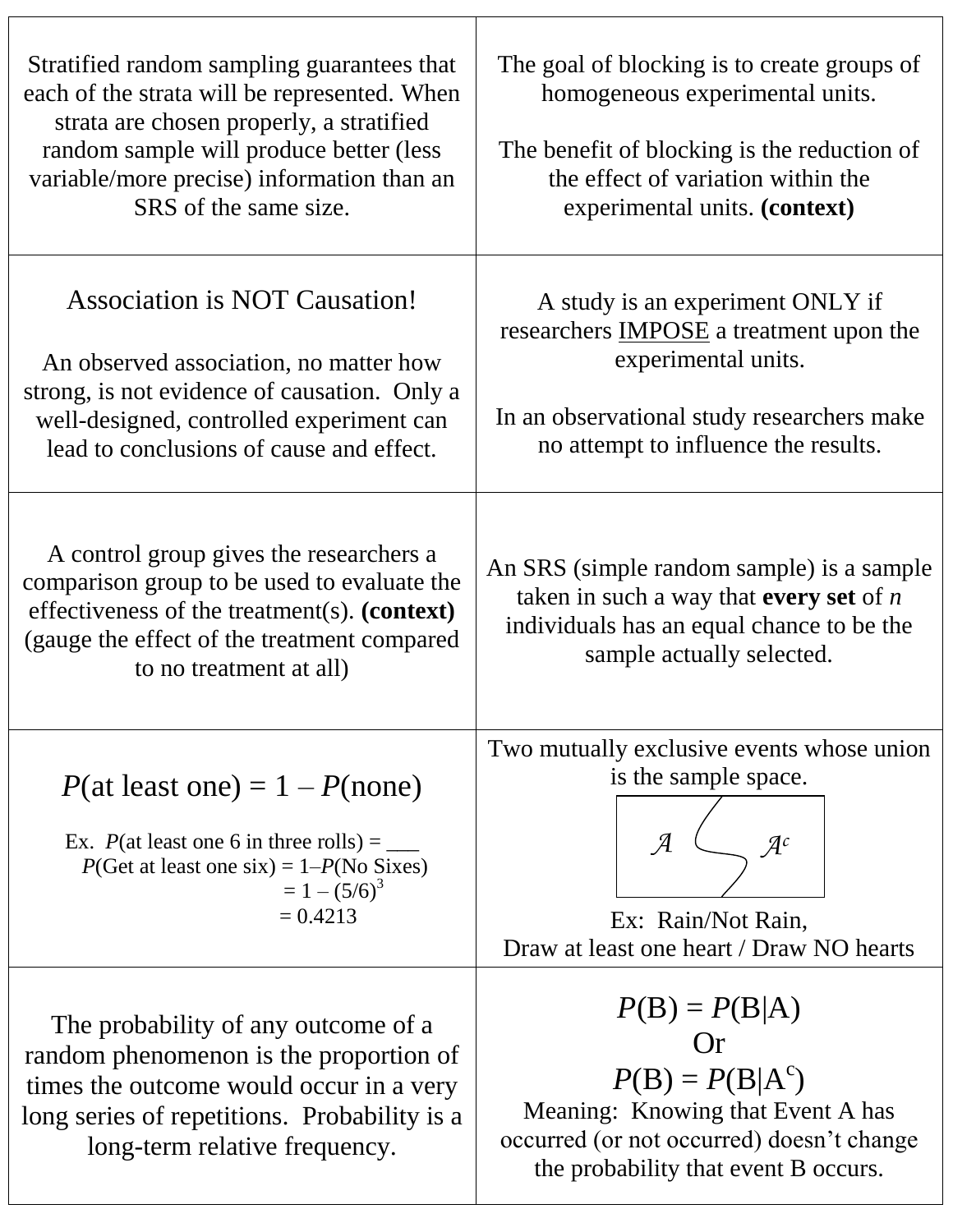| Interpreting<br><b>Expected Value/Mean</b>                                                  | <b>Mean and Standard</b><br>Deviation of a<br>Discrete Random Variable           |
|---------------------------------------------------------------------------------------------|----------------------------------------------------------------------------------|
| Mean and Standard<br>Deviation of a Difference<br>of Two Random Variables                   | Mean and Standard<br>Deviation of a Sum of<br><b>Two Random Variables</b>        |
| <b>Binomial Distribution</b><br>(Conditions)                                                | <b>Geometric Distribution</b><br>(Conditions)                                    |
| <b>Binomial Distribution</b><br>(Calculator Usage)                                          | <b>Mean and Standard</b><br>Deviation<br>Of a<br><b>Binomial Random Variable</b> |
| Why Large Samples Give<br>More Trustworthy<br>Results<br>(When collected)<br>appropriately) | The Sampling Distribution<br>of the Sample Mean<br>(Central Limit Theorem)       |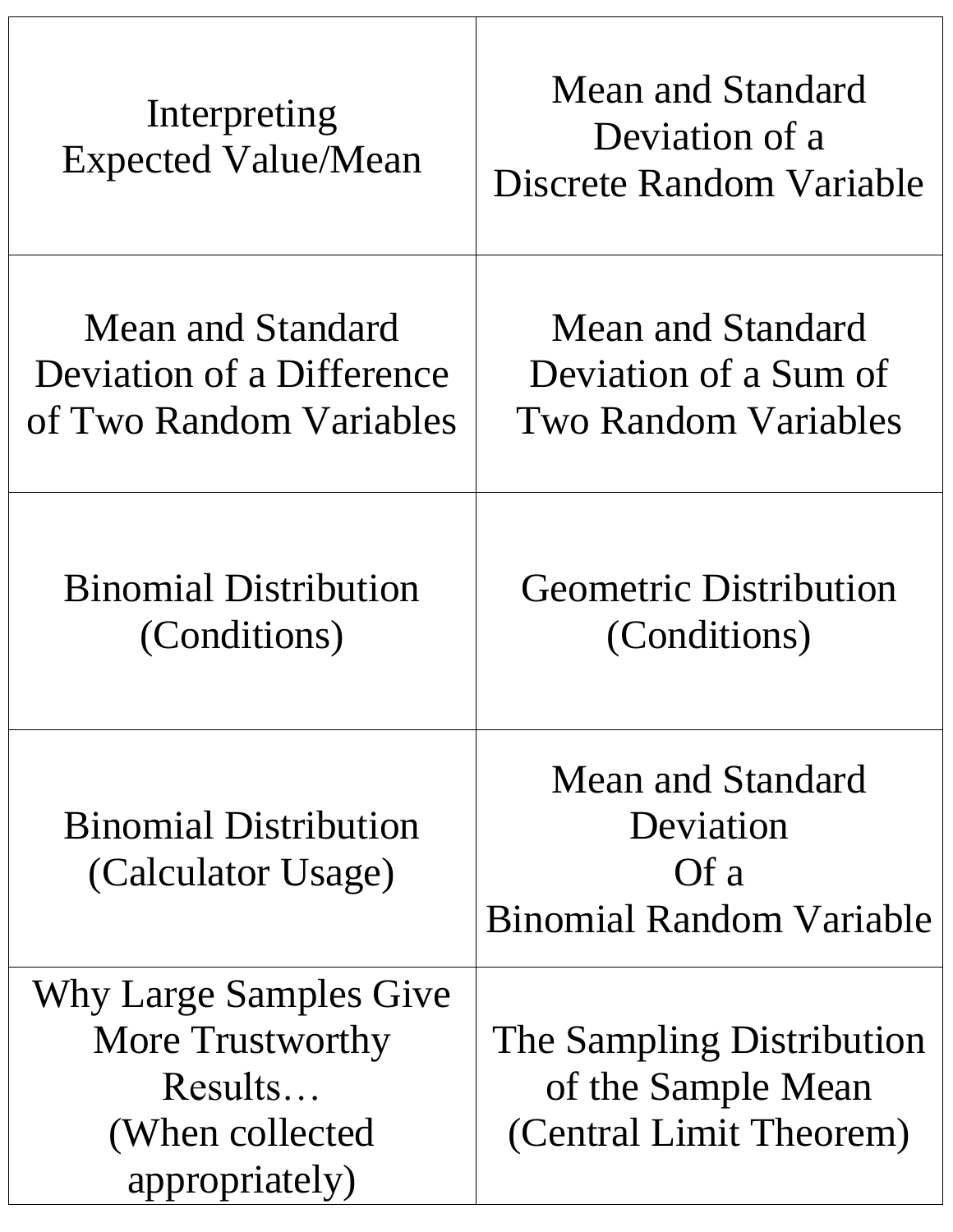| <b>Mean (Expected Value):</b><br>Also on the<br>formula<br>$\mu_{x} = \sum x_{i} p_{i}$<br>sheet!<br>(Multiply & add across the table)<br><b>Standard Deviation:</b><br>$\sigma_{\rm r} = \sqrt{\sum (x_i - \mu_{\rm r}) p_i}$<br>Square root of the sum of (Each $x$ value – the<br>mean) <sup>2</sup> (its probability)                                                                                                                                                                                                               | The mean/expected value of a random<br>variable is the long-run average outcome<br>of a random phenomenon carried out a<br>very large number of times.                                                                                                                                                                                                     |
|-----------------------------------------------------------------------------------------------------------------------------------------------------------------------------------------------------------------------------------------------------------------------------------------------------------------------------------------------------------------------------------------------------------------------------------------------------------------------------------------------------------------------------------------|------------------------------------------------------------------------------------------------------------------------------------------------------------------------------------------------------------------------------------------------------------------------------------------------------------------------------------------------------------|
| <u>Mean of a Sum of 2 RV's:</u><br>$\mu_{X+Y} = \mu_X + \mu_Y$<br>Stdev of a Sum of 2 Independent RV's:<br>$\sigma_{v+v} = \sqrt{\sigma_v^2 + \sigma_v^2}$<br>Stdev of a Sum 2 Dependent RV's:<br>Cannot be determined because it depends on how<br>strongly they are correlated.                                                                                                                                                                                                                                                       | Mean of a Difference of 2 RV's:<br>$\mu_{X-Y} = \mu_X - \mu_Y$<br>Stdev of a Difference of 2 Indep RV's:<br>$\sigma_{x-y} = \sqrt{\sigma_{y}^2 + \sigma_{y}^2}$<br><b>Stdev of a Difference of 2 Dependent RV's:</b><br>Cannot be determined because it depends on how<br>strongly they are correlated.                                                    |
| 1. <b>B</b> inary? Trials can be classified as<br>success/failure<br>2. Independent? Trials must be independent.<br>3. Trials? The goal is to count the number<br>of trials until the first success occurs<br>4. Success? The probability of success $(p)$<br>must be the same for each trial.                                                                                                                                                                                                                                          | 1. Binary? Trials can be classified as<br>success/failure<br>2. Independent? Trials must be independent.<br>3. Number? The number of trials $(n)$ must<br>be fixed in advance<br>4. Success? The probability of success $(p)$<br>must be the same for each trial.                                                                                          |
| Also on the<br>formula<br>sheet!<br>Mean: $\mu_{r} = np$<br>Standard Deviation: $\sigma_x = \sqrt{np(1-p)}$                                                                                                                                                                                                                                                                                                                                                                                                                             | Exactly 5: $P(X = 5) =$ Binompdf( <i>n</i> , <i>p</i> , 5)<br>At Most 5: $P(X \le 5) =$ Binomedf( <i>n</i> , <i>p</i> , 5)<br>Less Than 5: $P(X < 5)$ = Binomedf( <i>n</i> , <i>p</i> , 4)<br>At Least 5: $P(X \ge 5) = 1$ -Binomedf( <i>n</i> , <i>p</i> , 4)<br>More Than 5: $P(X>5) = 1 - Binomcdf(n, p, 5)$<br>Remember to define $X$ , $n$ , and $p!$ |
| 1. If the population distribution is Normal the sampling<br>distribution will also be Normal with the same mean as<br>the population. Additionally, as $n$ increases the sampling<br>distribution's standard deviation will decrease<br>2. If the population distribution is not Normal the sampling<br>distribution will become more and more Normal as $n$<br>increases. The sampling distribution will have the same<br>mean as the population and as $n$ increases the sampling<br>distribution's standard deviation will decrease. | When collected appropriately, large samples<br>yield more precise results than small<br>samples because in a large sample the values<br>of the sample statistic tend to be closer to the<br>true population parameter.                                                                                                                                     |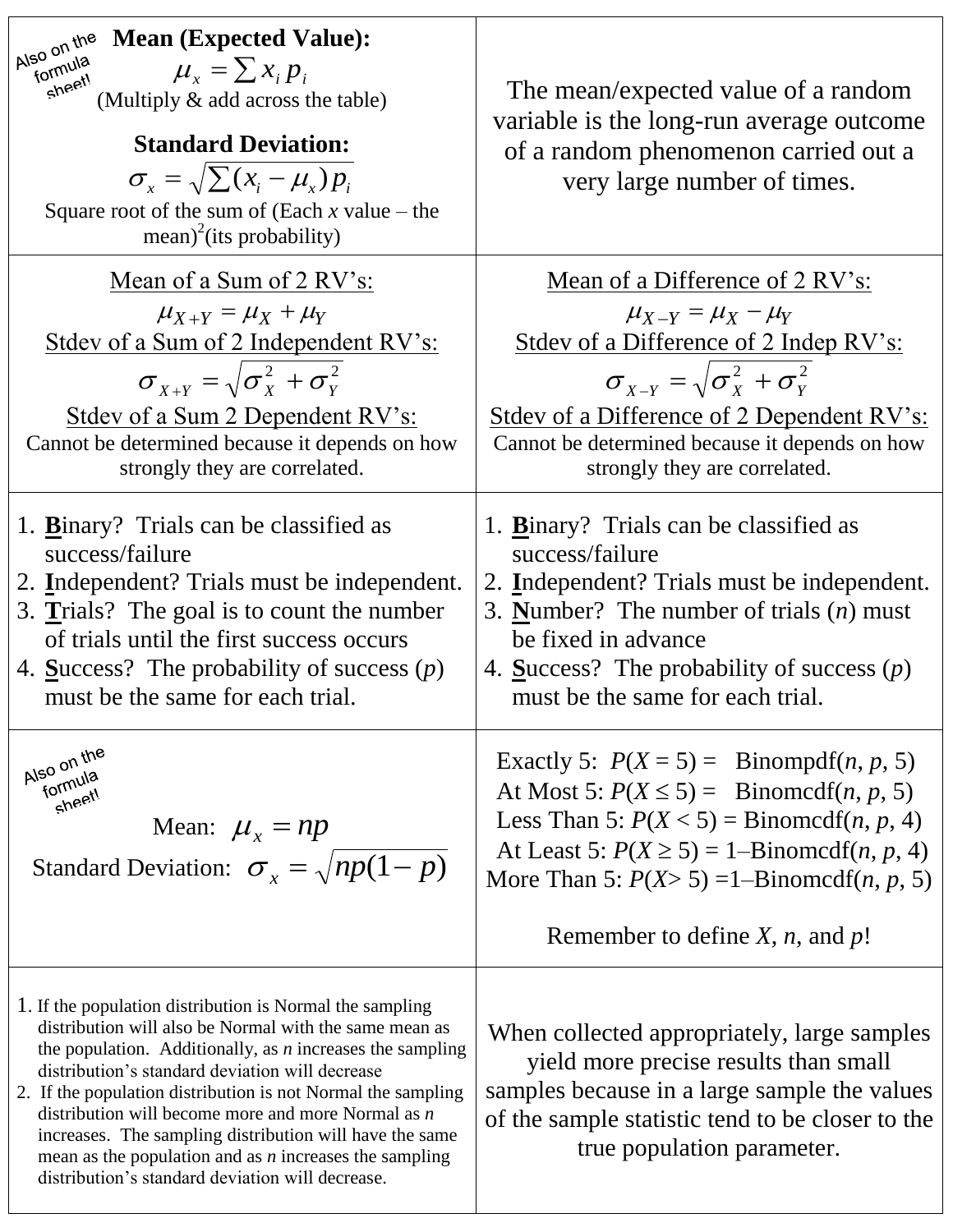| <b>Unbiased Estimator</b> | <b>Bias</b>                                                        |
|---------------------------|--------------------------------------------------------------------|
| Explain a <i>P</i> -value | Can we generalize the<br>results to the population of<br>interest? |
| Finding the Sample Size   | Carrying out a Two-Sided                                           |
| (For a given margin of    | <b>Test from a Confidence</b>                                      |
| error)                    | Interval                                                           |
| <u>4-Step Process</u>     | <u>4-Step Process</u>                                              |
| Confidence Intervals      | <b>Significance Tests</b>                                          |
| Interpreting a Confidence | Interpreting a Confidence                                          |
| Interval                  | Level                                                              |
| (Not a Confidence Level)  | (The Meaning of 95% Confident)                                     |

Τ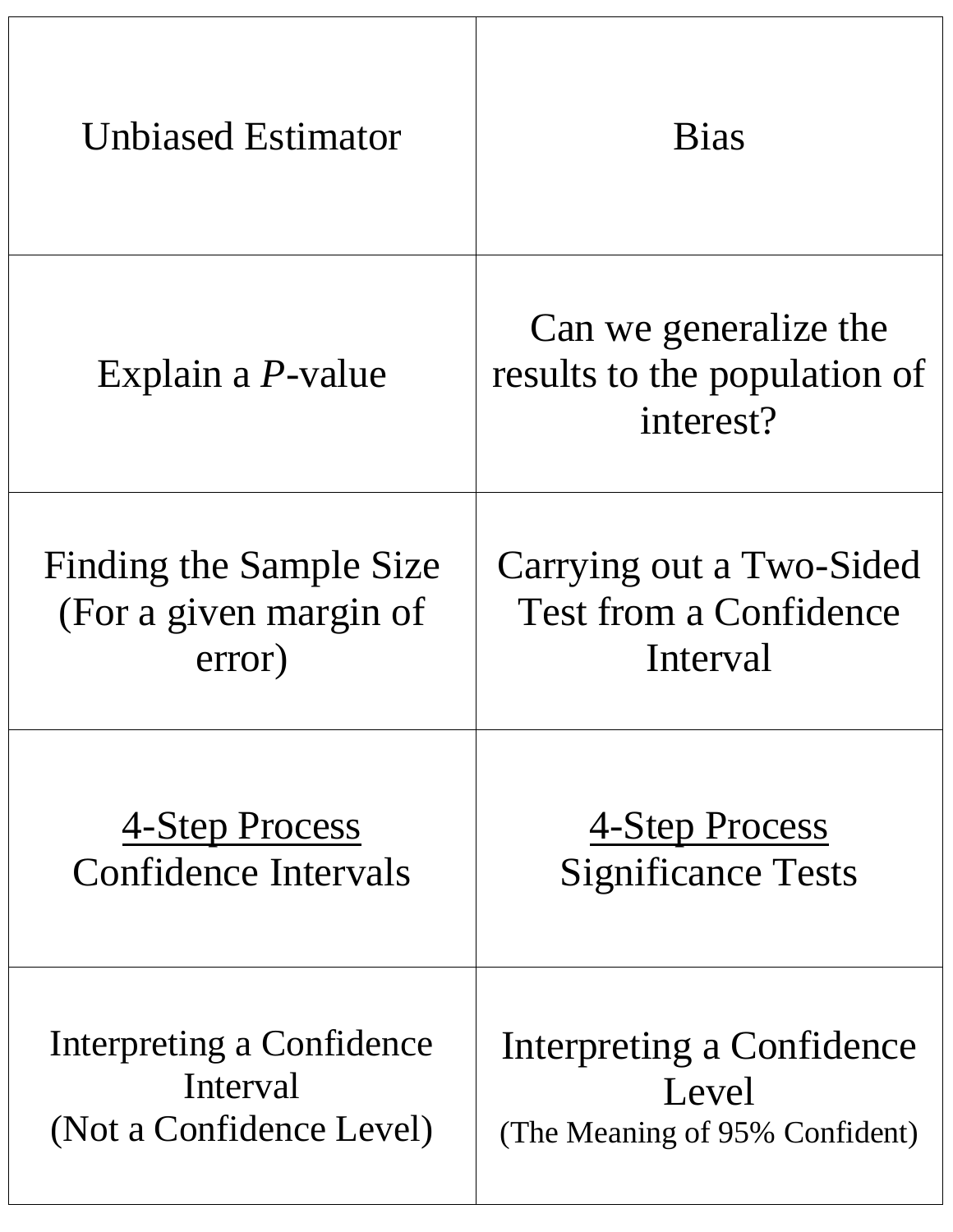| The systematic favoring of certain outcomes<br>due to flawed sample selection, poor<br>question wording, undercoverage,<br>nonresponse, etc.<br>Bias deals with the <b>center</b> of a sampling<br>distribution being "off"!                                                                                                                                                                 | The data is collected in such a way that there<br>is no systematic tendency to overestimate or<br>underestimate the true value of the<br>population parameter.<br>(The mean of the sampling distribution)<br>equals the true value of the parameter being<br>estimated)               |
|----------------------------------------------------------------------------------------------------------------------------------------------------------------------------------------------------------------------------------------------------------------------------------------------------------------------------------------------------------------------------------------------|---------------------------------------------------------------------------------------------------------------------------------------------------------------------------------------------------------------------------------------------------------------------------------------|
| Yes, if:<br>A large random sample was taken from the<br>same population we hope to draw<br>conclusions about.                                                                                                                                                                                                                                                                                | Assuming that the null is true (context) the<br><i>P</i> -value measures the chance of observing a<br>statistic (or difference in statistics) (context)<br>as large as or larger than the one actually<br>observed.                                                                   |
| We do/ $(do$ not) have enough evidence<br>to reject $H_0$ : $\mu = ?$ in favor of $H_a$ : $\mu \neq ?$<br>at the $\alpha$ = 0.05 level because ? falls<br>outside/(inside) the 95% CI.<br>$\alpha = 1$ – confidence level                                                                                                                                                                    | For one mean: $m = z^* \left( \frac{\sigma}{\sqrt{n}} \right)$<br>For one proportion: $m = z^* \sqrt{\frac{p(1-p)}{n}}$<br>If an estimation of $p$ is not given, use 0.5 for<br><i>p</i> . Solve for $n$ .                                                                            |
| STATE: What hypotheses do you want to test, and<br>at what significance level? Define any<br>parameters you use.<br>PLAN: Choose the appropriate inference method.<br>Check conditions.<br>DO: If the conditions are met, perform calculations.<br>Compute the test statistic and find the <i>P</i> -value.<br>CONCLUDE: Interpret the result of your test in the<br>context of the problem. | STATE: What parameter do you want to estimate, and<br>at what confidence level?<br>PLAN: Choose the appropriate inference method.<br>Check conditions.<br>DO: If the conditions are met, perform calculations.<br>CONCLUDE: Interpret your interval in the<br>context of the problem. |
| Intervals produced with this method will<br>capture the true population __________ in about<br>95% of all possible samples of this same size<br>from this same population.                                                                                                                                                                                                                   | I am ___% confident that the interval<br>from ____ to ____ captures the true _____.                                                                                                                                                                                                   |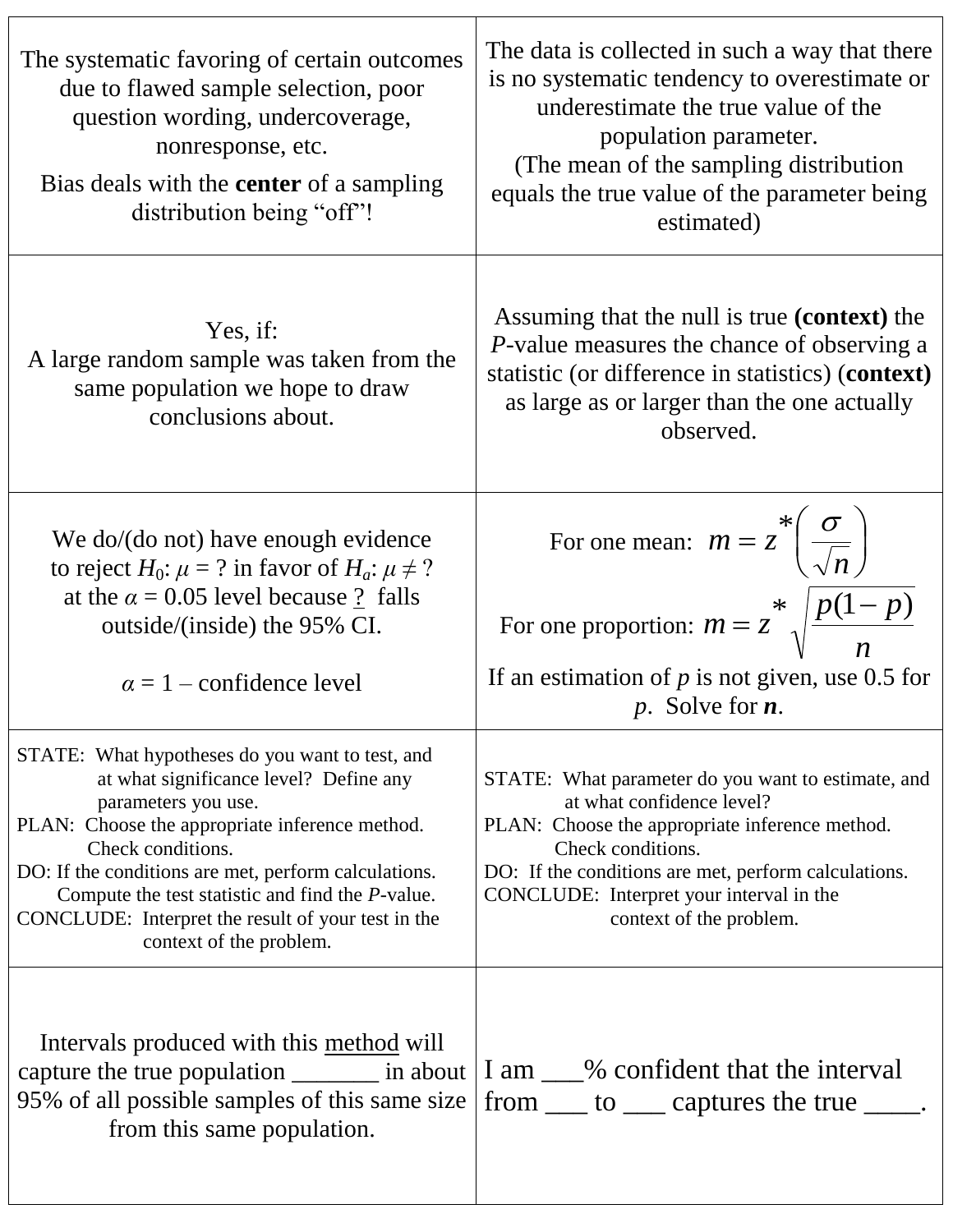| Paired <i>t</i> -test<br><b>Phrasing Hints,</b><br>$H_0$ and $H_a$<br>Conclusion | <b>Two Sample t-test</b><br><b>Phrasing Hints,</b><br>$H_0$ and $H_a$<br>Conclusion |
|----------------------------------------------------------------------------------|-------------------------------------------------------------------------------------|
| Type I Error,<br>Type II Error,<br>& Power                                       | <b>Factors that Affect</b><br>Power                                                 |
| <b>Inference for Means</b><br>(Conditions)                                       | <b>Inference for Proportions</b><br>(Conditions)                                    |
| Types of Chi-Square Tests                                                        | <u>Chi-Square Tests</u><br>df and Expected Counts                                   |
| <b>Inference for Counts</b><br><u>(Chi-Squared Tests)</u><br>(Conditions)        | Inference for Regression<br>(Conditions)                                            |